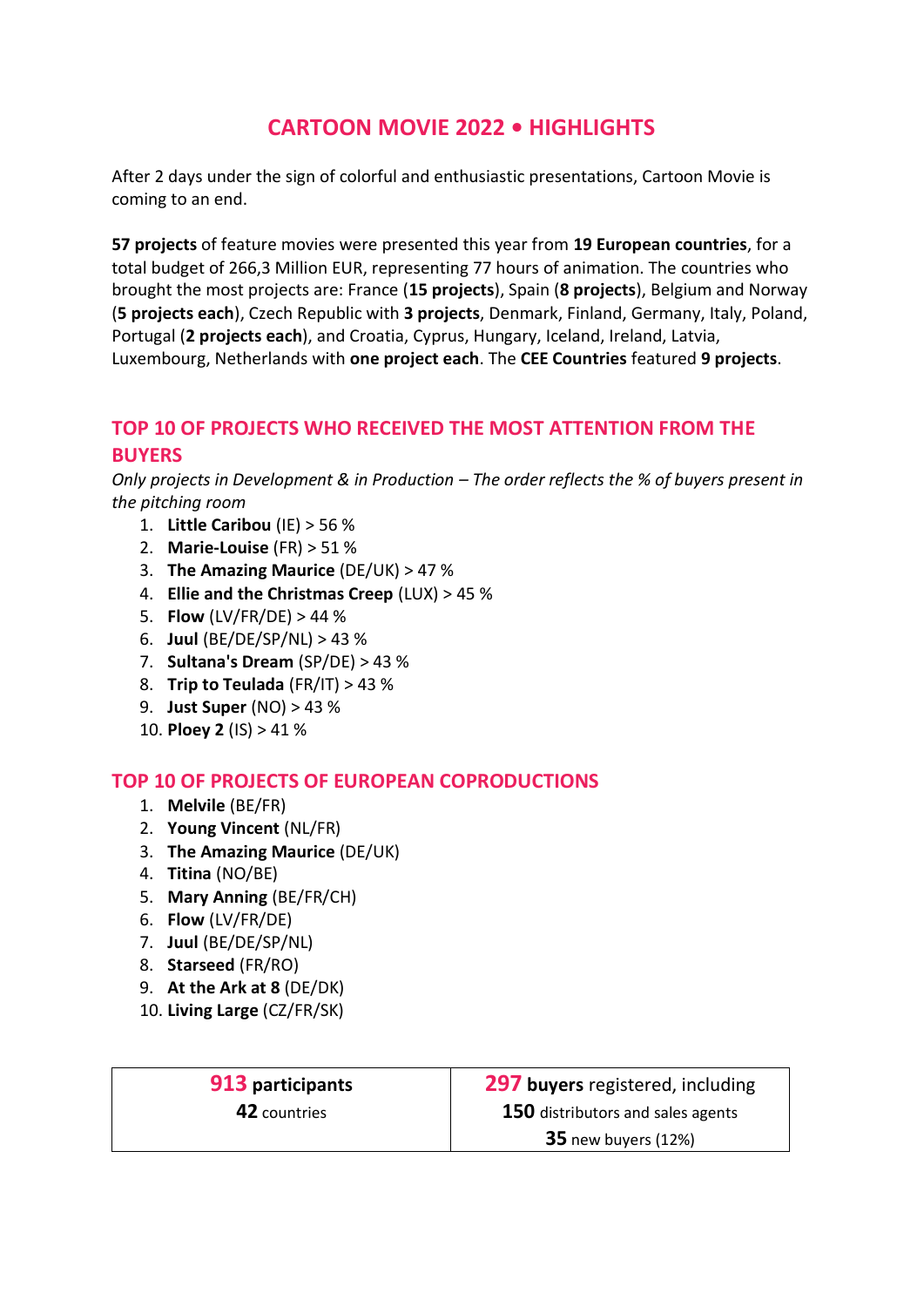## **TOPICS & TRENDS FROM CARTOON MOVIE 2022**



**Adult animation.** The number of projects targeting adults is a now a confirmed trend with 37% of the projects (27% in 2021; 21% in 2020; 19% in 2019): **"Vast Blue Antarctica", "The Migrant", "A World of their Own", "Starseed", "Where Did It Go Wrong?", "Eugène", "Suzanne", "Rock Bottom", "Juul", "Mars Express"**, **"Porcelain Birds",** among others.



**Book & comics adaptations.** Around a third (31,6 %) of the projects were adaptations from books (comics, graphic novels and novels). It is now an international and European trend. **"America"** has been adapted from an unfinished short story from Franz Kafka, **"In Waves"** from A.J. Dungo's comic book; **"My Father's Secret"** from Michel Kichka's graphic novel, **"Melvile"** from the graphic novel of Romain Renard, among others.



**New projects of established directors/authors.** It was exciting to see upcoming works by well-known directors such as **"Starseed"** by Anca Damian, **"Born Happy"** by Edmunds Jansons, **"Fleur"** by Rémi Chayé, **"You're Not the One I Expected"** by Claude Barras, **"Niko – Beyond the Northern Lights"** by Jørgen Lerdam, **"The Amazing Maurice"** by Toby Genkel, **"My Grandfather's Demons"** by Nuno Beato, **"Nayola"** by Jose Miguel Ribeiro, **"Fallen"** by Louis Clichy.



**Made in Nouvelle-Aquitaine.** Nouvelle-Aquitaine Region, the Pôle Image Magelis and Bordeaux Métropole identifies and accompanies each year the new animation talents. This year, 9 projects pitched at Cartoon Movie were made in the region: **"In Waves", "Living Large", "Marie-Louise", "Mars Express", "Melvile", "My Grandfather's Demons", "Porcelain Birds", "Trip to Teulada"** and **"Unicorn Wars".**



**Young talents.** A full day of master classes was organised during the Coaching Programme, dedicated to young talents from 9 French local schools. A specific training programme was also organised for 20 students coming from 3 Nordic animation schools. Pitched at Cartoon Springboard 2018 – our dedicated event for young talents and graduates – **"Tony, Shelly and the Spirit"** was now pitched at Cartoon Movie.



**Nordic Spotlight.** Nordic animated features are rich and diverse, they all come from the same Nordic tradition for stories that transcend generations and show how people are equal, no matter how different. 9 projects were pitched at Cartoon Movie: **"Just Super", "Magical Friends", "My True Imaginary Friend – Mr. Clutterbuck", "Niko - Beyond the Northern Lights", Odd is an Egg", "Ploey 2", "Titina", and "Valemon: the Polar Bear King".**